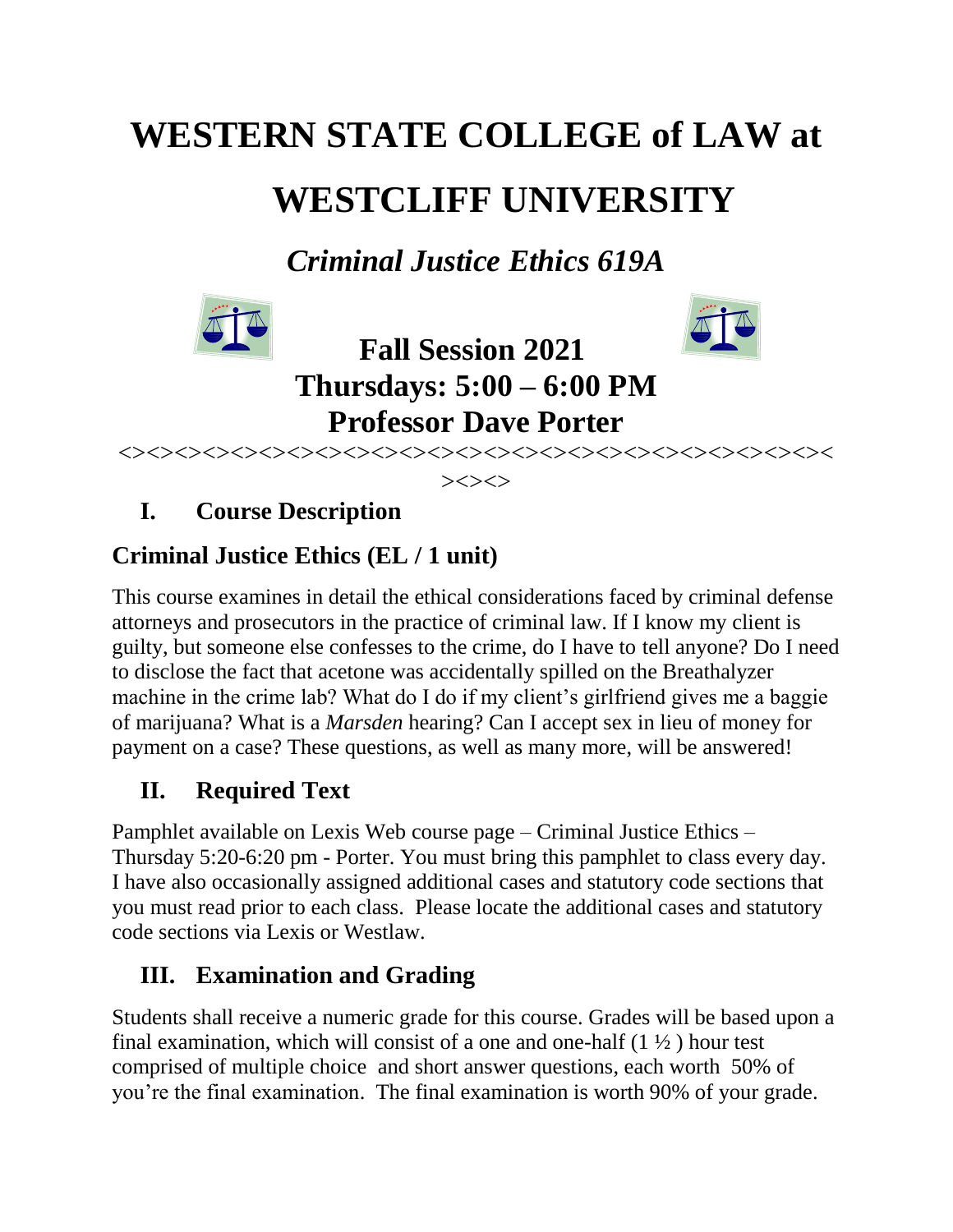# **Attendance and Participation**

Attendance and participation are required for all classes. Late arrivals and early departures from class by students are deemed partial absences. Multiple partial absences may be deemed as one or more entire absences from class. Pursuant to the Western State College of Law Attendance Policy, students may miss a maximum of two (2) classes in a course given once per week. All cases must be briefed for class. Attendance and Participation are worth 10% of your grade.

# **IV. Learning Outcome**

Students will learn the ability to identify ethical issues in law practice contexts which will enable them to make appropriate decisions to resolve such issues.

# **V. Availability of Professor for Outside Counseling**

Please contact Professor Porter via e-mail at **daveporter@cox.net** or by phone at **(949) 351-1394**.

## **VI. Dates, Topics & Reading Assignments**

This course will consist of a weekly one (1) hour in class lecture, supplemented by PowerPoint presentations which will be posted after each class, and a minimum of two (2) hours outside preparation which requires reading all cited cases, statutes and additional handouts. **ALL CITED CASES MUST BE BRIEFED FOR CLASS.**

|                     | <b>SUBJECT MATTER</b>                                                                                                                                                                                                                                                                                                                                                              |
|---------------------|------------------------------------------------------------------------------------------------------------------------------------------------------------------------------------------------------------------------------------------------------------------------------------------------------------------------------------------------------------------------------------|
| $1st Class-8/19/21$ | <b>Intro / Attorney-Client Privilege</b>                                                                                                                                                                                                                                                                                                                                           |
|                     | <b>Read:</b> California Rules of Professional Conduct<br>(CRPC) 1.1, 1.3, 1.6; American Bar Association<br>Model Rules of Professional Conduct (MR) 1.8;<br>California Business and Professions Code (BP)<br>section 6068(d) $\&$ (e); California Evidence Code<br>(EC) sections 952; California Penal Code (PC)<br>section 636; <i>People v. Canfield</i> (1974) 12 Cal.3d<br>699 |
| $2nd Class-8/26/21$ | <b>Attorney-Client Privilege – Disclosures,</b><br><b>Negotiations</b>                                                                                                                                                                                                                                                                                                             |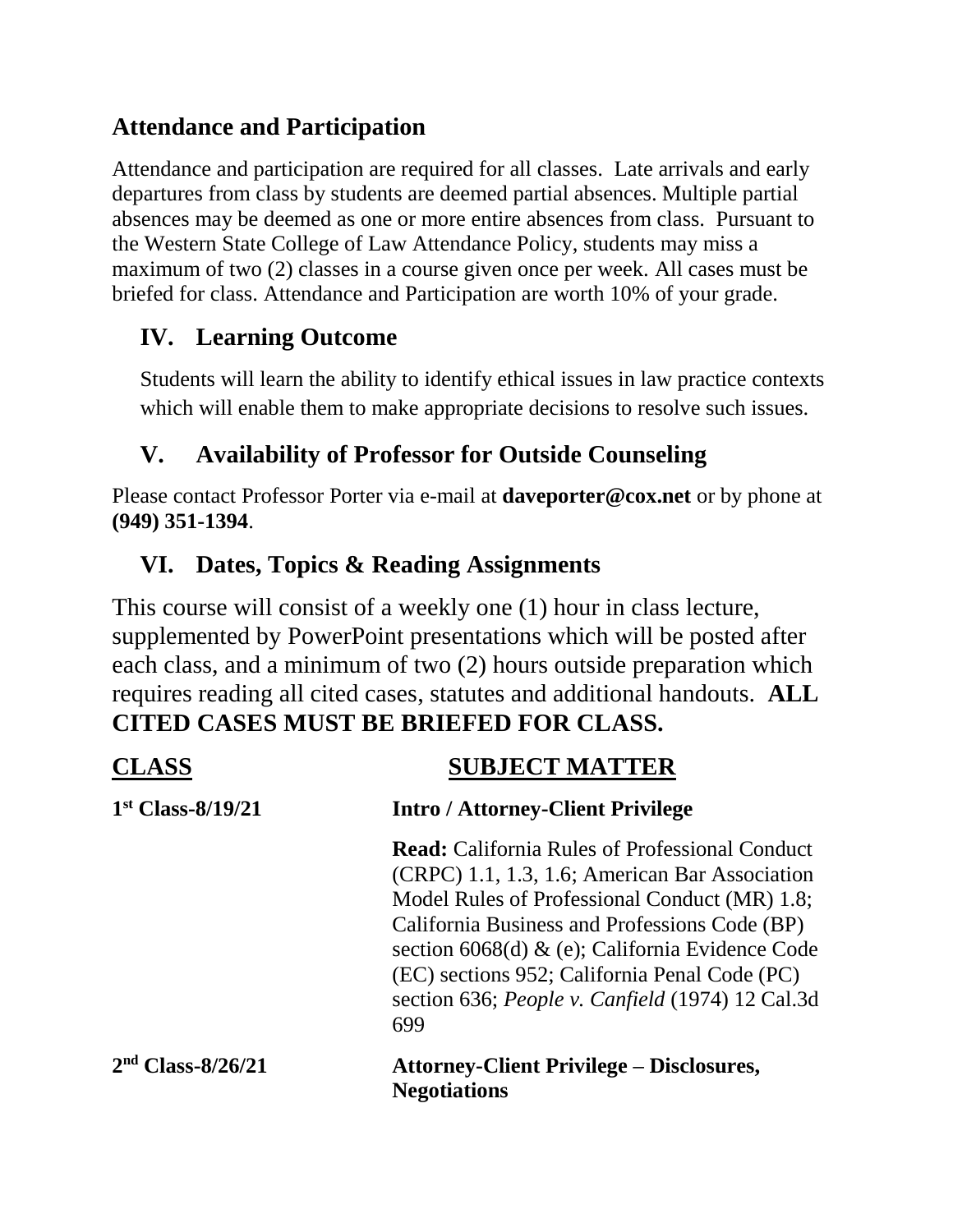|                     | <b>Read:</b> CRPC 1.1, 1.3, 1.6, 3.6, 3.3, 3.4; MR 1.6,<br>3.3, 3.4, 3.6; BP 6068(e); EC 953, 954; PC 135,<br>1054; People v. Meredith (1981) 29 Cal.3d 682                                                                                                                                                                                                                                                         |
|---------------------|---------------------------------------------------------------------------------------------------------------------------------------------------------------------------------------------------------------------------------------------------------------------------------------------------------------------------------------------------------------------------------------------------------------------|
| $3rd$ Class-9/2/21  | <b>Attorney-Client Privilege – Disclosures, Prior</b><br><b>Convictions; Perjury and the Criminal Defense</b><br><b>Attorney - Constitutional Right to Testify,</b><br><b>Lying Client</b>                                                                                                                                                                                                                          |
|                     | <b>Read:</b> CRPC 1.7, 3.3; MR 1.1, 3.3, 4.1; BP<br>$6068(d)$ ; PC 126, 127; U.S. Constitution Fifth and<br>Sixth Amendments; Rock v. Arkansas (1987) 483<br>U.S. 44; People v. Guzman (1988) 45 Cal.3d 915;<br>People v. Johnson (1998) 62 Cal.App.4th 608;<br>People v. Jennings (1999) 70 Cal.App.4th 899; Nix<br>v. Whiteside (1986) 475 U.S. 157; Handouts given<br>in last class {OCBA 2003-01 Formal Opinion |
| $4th Class-9/9/21$  | <b>Ineffective Assistance of Counsel (IAC)</b>                                                                                                                                                                                                                                                                                                                                                                      |
|                     | Read: CRPC 1.1, 1.3, 1.6; Strickland v.<br><i>Washington</i> (1984) 466 U.S. 668; <i>People v.</i><br>Marsden (1970) 2 Cal.3d 118; review Nix v.<br>Whiteside (1986) 475 U.S. 157                                                                                                                                                                                                                                   |
| $5th Class-9/16/21$ | <b>Conflicts of Interest and the Criminal Defense</b><br><b>Attorney – Fee Arrangements, Conflicts</b>                                                                                                                                                                                                                                                                                                              |
|                     | <b>Read:</b> CRPC 1.1, 1.5, 1.7, 1.8, 1.8. 10, 1.9, 1.16;<br>MR 1.5, 1.8 1.16; People v. Lopez (2008) 168<br>Cal.App.4th 801                                                                                                                                                                                                                                                                                        |
|                     |                                                                                                                                                                                                                                                                                                                                                                                                                     |
| $6th Class-9/23/21$ | <b>Conflicts of Interest and the Criminal Defense</b><br>Attorney - Representing Multiple Defendants                                                                                                                                                                                                                                                                                                                |

**Attorney – Representing Multiple Defendants, The Accused and Mental Disabilities, Sexual Relations**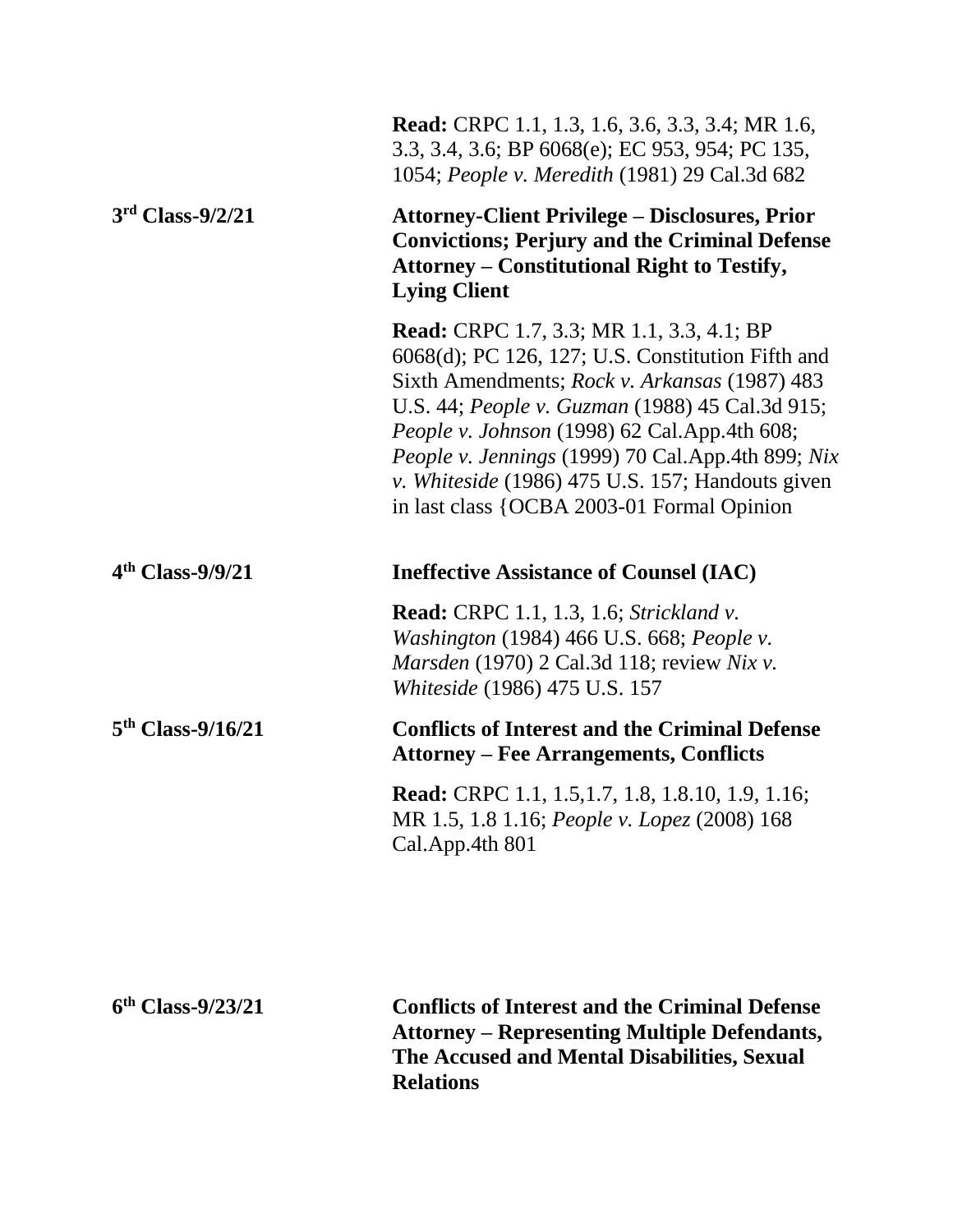|                               | <b>Read:</b> CRPC1.8.10, 1.7(c)(2); MR 1.8, 1.9, 1.14;<br>PC 1203.03, 1368; Medina v. California (1992)<br>505 U.S. 437; Barbara A. v. John G. (1983) 145<br>Cal.App.3d 369                                               |
|-------------------------------|---------------------------------------------------------------------------------------------------------------------------------------------------------------------------------------------------------------------------|
| $7th Class-9/30/21$           | <b>State Bar Court; Interplay of ABA Model Rules</b><br>and CA Rules of Professional Conduct                                                                                                                              |
|                               | <b>Read:</b> Brady v. Maryland (1963) 373 U.S. 83                                                                                                                                                                         |
| 8 <sup>th</sup> Class-10/7/21 | <b>Special Duties of Prosecutors – Prosecutorial</b><br><b>Misconduct, Discretion and the Charging</b><br><b>Function, Pre-plea Negotiations</b>                                                                          |
|                               | <b>Read:</b> CRPC 3.8, 3.3, 3.4, 3.7; MR 3.4, 3.8, 8.4;<br>BP 6068(o), 6086.7; Berger v. United States<br>(1935) 295 U.S. 78; Missouri v. Frye (2012) 132<br>S.Ct. 1399; <i>Lafler v. Cooper</i> (2012) 132 S.Ct.<br>1376 |
| $9th Class-10/14/21$          | <b>Special Duties of Prosecutors –</b><br><b>Brady/Discovery, Duty to Disclose Adverse</b><br><b>Facts and Law</b>                                                                                                        |
|                               | <b>Read:</b> CRPC 3.4, 3.8(d); MR 3.4, 3.8; PC 1054.1,<br>1054.3; Brady v. Maryland (1963) 373 U.S. 83;<br>People v. Riggs (2008) 44 Cal.4th 248; Roland v.<br>Superior Court (2004) 124 Cal. App. 4th 154                |
| $10^{th}$ Class- $10/21/21$   | <b>Special Duties of Prosecutors – Pretrial</b><br><b>Publicity, Jury Selection, Contact with</b><br><b>Unrepresented Persons, Judges (Ex parte),</b><br><b>Jurors, and Witnesses</b>                                     |
|                               | <b>Read:</b> CRPC 4.2, 3.4, 3.5, 3.6, 3.7; MR 3.6, 3.8, 4.2,<br>4.3, BP 6068(a); Sheppard v. Maxwell (1966) 384<br>U.S. 333; Batson v. Kentucky (1986) 476 U.S. 79;                                                       |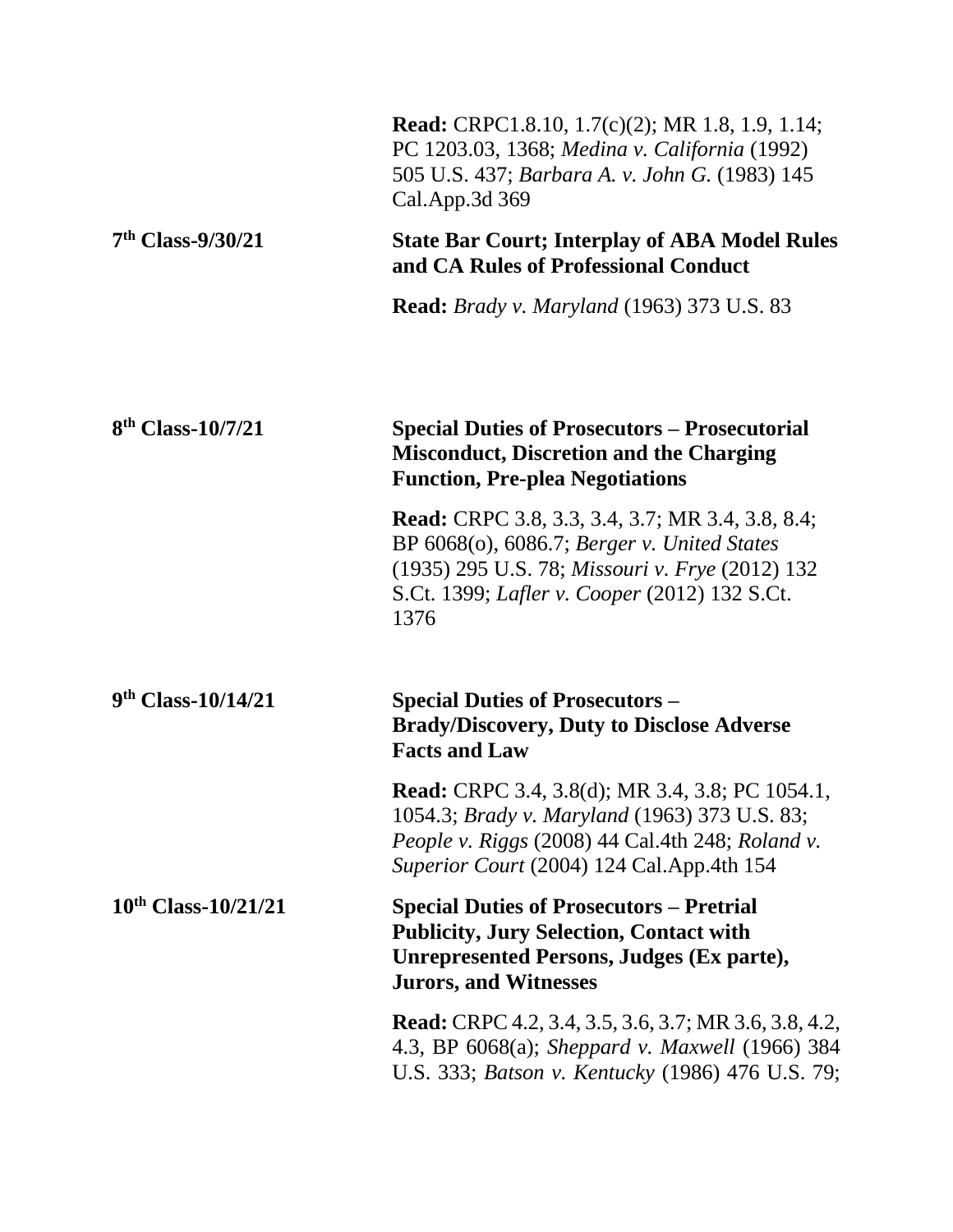|                          | People v. Wheeler (1978) 22 Cal.3d 258; Johnson v.<br>California (2005) 545 U.S. 162                                                                                                          |
|--------------------------|-----------------------------------------------------------------------------------------------------------------------------------------------------------------------------------------------|
| $11th Class-10/28/21$    | <b>Special Duties of Prosecutors – Argument,</b><br><b>Griffin Error, Doyle Error, Recusal</b>                                                                                                |
|                          | <b>Read:</b> PC 1424; Griffin v. California (1965) 380<br>U.S. 609; <i>Doyle v. Ohio</i> (1976) 426 U.S. 610;<br>Hollywood v. Superior Court of Santa Barbara<br>County (2008) 43 Cal.4th 721 |
| $12th$ Class- $11/4/21$  | <b>Special Duties of Prosecutors Continued</b>                                                                                                                                                |
| $13th$ Class- $11/11/21$ | <b>GUEST SPEAKER</b>                                                                                                                                                                          |
| $14th$ Class- $11/18/21$ | <b>FINAL REVIEW</b>                                                                                                                                                                           |
| <b>Final Exam</b><br>TBA |                                                                                                                                                                                               |

### **VII. WESTERN STATE COLLEGE OF LAW DISABILITY SERVICES STATEMENT:**

Western State College of Law provides accommodations to qualified students with disabilities. The **Disabilities** Services Office assists qualified students with disabilities in acquiring reasonable and appropriate accommodations and in supporting equal access to services, programs, and activities at Western State College of Law.

To seek reasonable accommodations, a student must contact Senior Assistant Dean Donna Espinoza, Student Services Director and Disabilities Services Coordinator, whose office is in the Students Services Suite. Dean Espinoza's phone number and email address are: (714) 459-1117; [despinoza@wsulaw.edu.](https://email.edmc.edu/OWA/redir.aspx?C=yQra1LQWr0mUS2kXua3NKtkJJnwxadJIBEddnuOHJAr-f5YyX5Wzvx1cEaAFaHZRMWU1iUiov-4.&URL=mailto%3adespinoza%40wsulaw.edu) When seeking accommodations, a student should notify Dean Espinoza of her or his specific limitations and, if known, her or his specific requested accommodations. Students who seek accommodations will be asked to supply medical documentation of the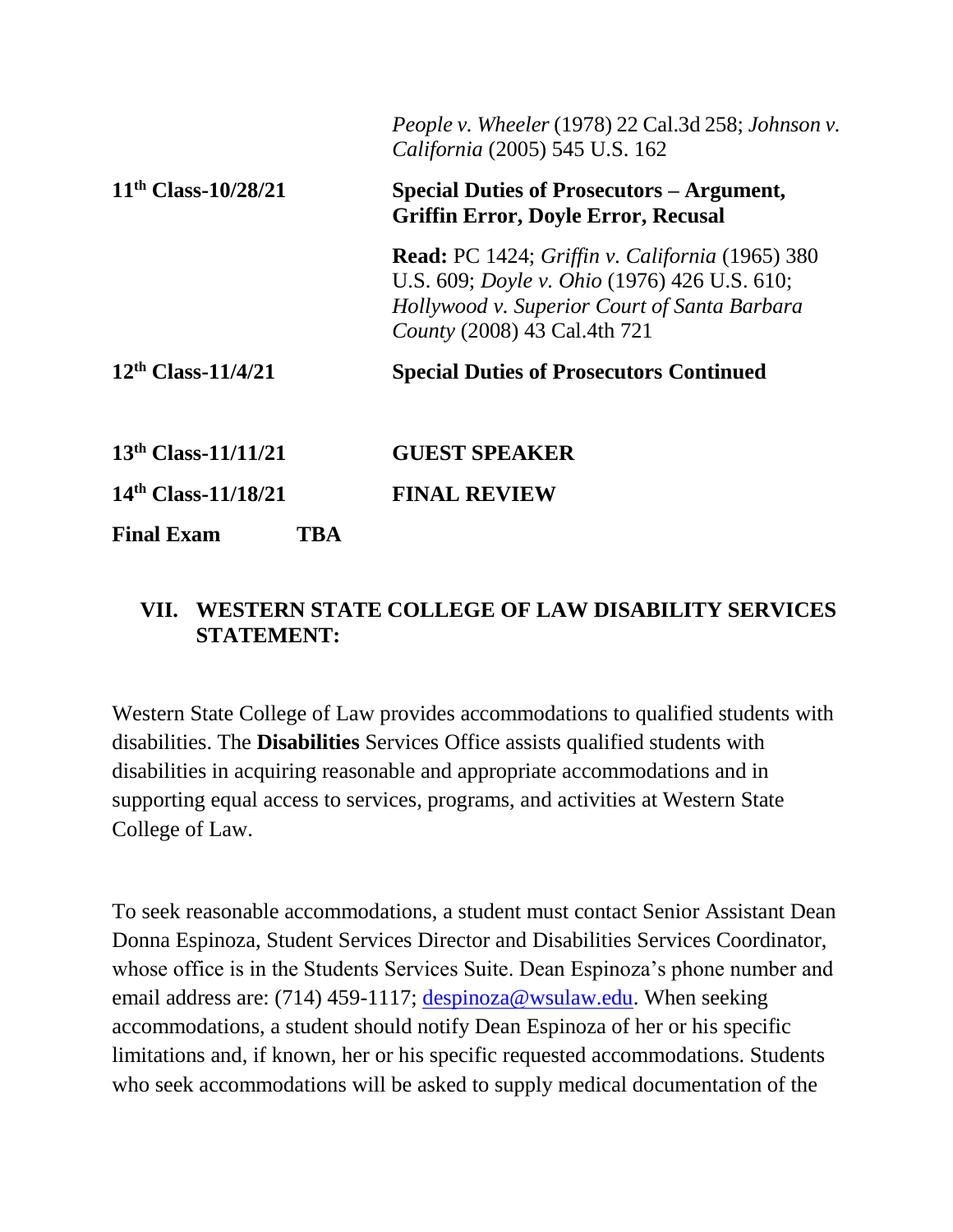need for accommodation. Classroom accommodations are not retroactive, but are effective only upon the student sharing approved accommodations with the instructor or professor. Therefore, students are encouraged to request accommodations as early as feasible with Dean Espinoza to allow for time to gather necessary documentation. If you have a concern or complaint in this regard, please notify Dean Espinoza; or please notify Dean Allen Easley at (714) 459- 1168; aeasley@wsulaw.edu. Complaints will be handled in accordance with the College of Law's "Policy against Discrimination and Harassment."

### **VIII. WESTERN STATE COLLEGE OF LAW-PROGRAMMATIC LEARNING OUTCOMES**

Western State College of Law's curriculum is designed so that every student achieves a level of competency prior to graduation in each of the eight Programmatic Learning Outcomes listed below:

#### (1)Doctrinal Knowledge

Students will demonstrate knowledge of substantive and procedural law in the core curriculum subjects, including Contracts, Criminal Law, Criminal Procedure, Torts, Real Property, Business Association, Evidence, Civil Procedures, Constitutional Law, Estates, Community Property, Remedies, and Professional Responsibility.

#### (2)Practice Skills

Students will demonstrate the development of other law practice skills. Each student's chosen outcomes within this category will be varied based on the student's particular interests, coursework and work experiences. They may include, but are not limited to, the following topics: oral presentation and advocacy; interviewing; counseling; client service and business development; negotiations, mediation, arbitration, or other alternate dispute resolution methods; advanced legal research and writing (excluding purely academic papers and the first four units earned in introductory first-year legal research and writing class); applied legal writing such as drafting contracts, pleadings, other legal instruments; law practice management or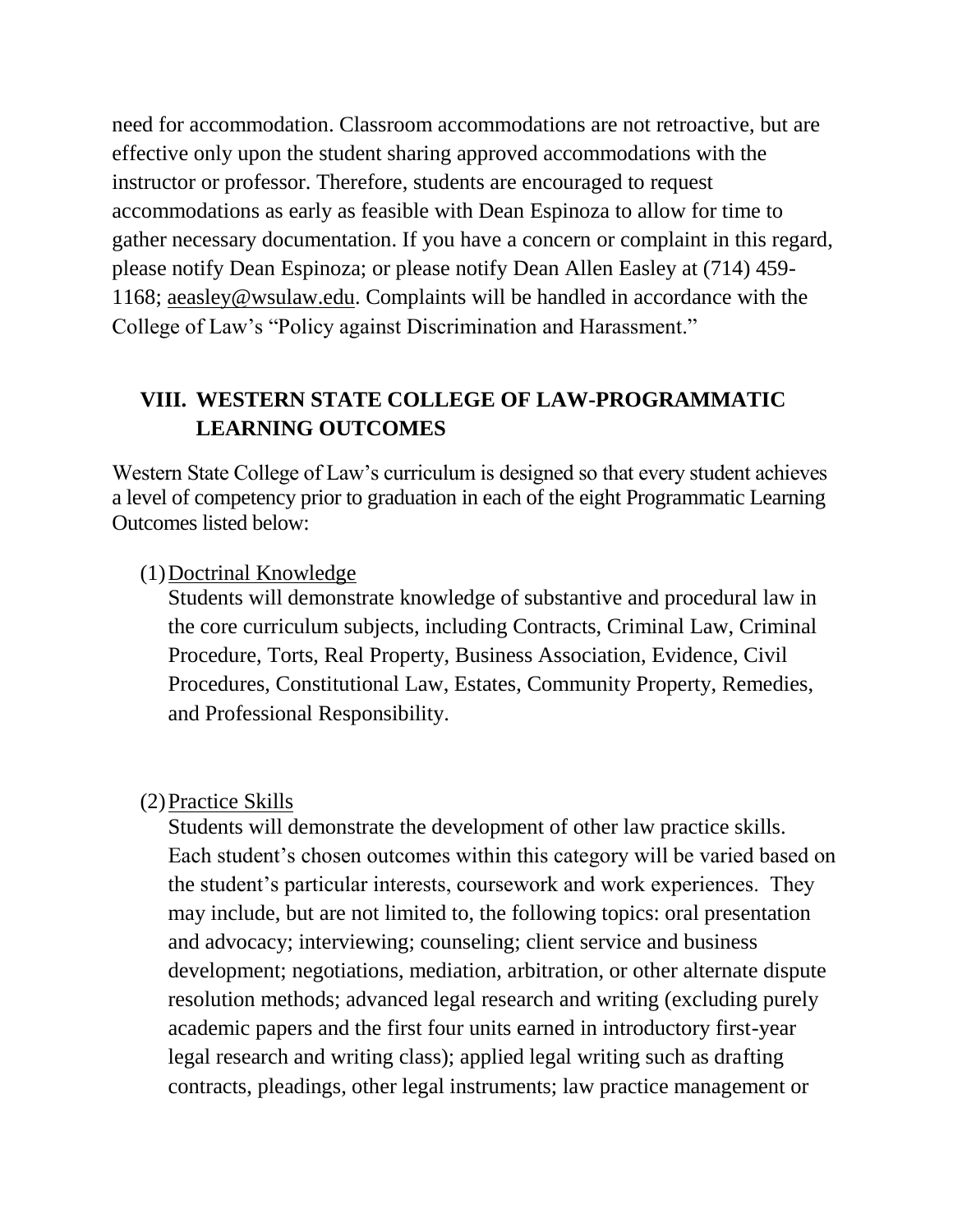the use of technology in law practice; cultural competency; collaboration or project management; financial analysis, such as accounting, budgeting project management, and valuation; cost benefit analysis in administrative agencies; use of technology, data analyses, or predictive coding; business strategy and behavior; pre-trial preparation, fact investigation, such as discovery, e-discovery, motion practice, assessing evidence, or utilizing experts; trial practice; professional civility and applied ethics; a law clinic that includes a classroom component; or a legal externship that includes a classroom component.

### (3)Legal Analysis

Students will demonstrate the ability to identify the factual and legal issues implicated by a fact pattern and to appropriately use cases (including identifying the salient features of an appropriate precedent case, identifying legally significant similarities or differences between the precedent case and a fact pattern and explaining why those are legally significant) and rules (including the ability to connect legally significant facts in a fact pattern to the rule) to predict how a court would decide the issue. Students will also demonstrate the ability to identify and evaluate the public policies of a precedent case or rule, and be able to evaluate how public policy can impact the application of a rule to the legal issue.

#### (4)Legal Research

Students will demonstrate the ability to locate relevant legal authority using a variety of book and electronic resources, and to properly cite to such legal authority.

#### (5)Communication

Students will demonstrate the ability to communicate both orally and in writing in a manner appropriate to a particular task to effectively convey the author or speaker's ideas. This includes audience sensitivity in written and oral communication (the ability to adopt a tone, style and level of detail appropriate to the needs, knowledge and expertise of the audience); and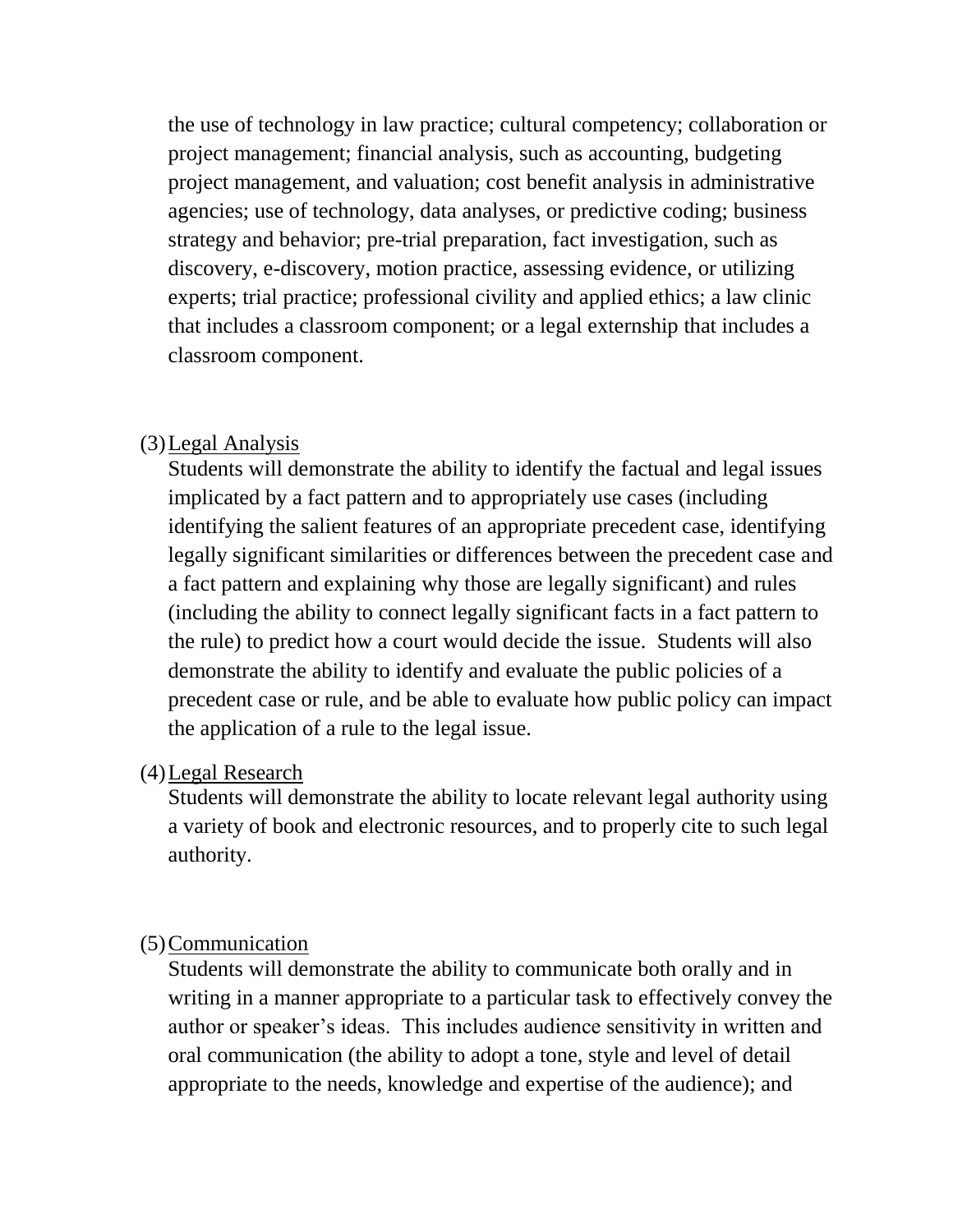written communication basic proficiency (the ability to use the conventions of grammar, spelling, punctuation, diction and usage appropriate to the task and sufficient to convey effectively the author's ideas).

### (6)Advocacy of Legal Argument

Students will demonstrate the ability, in both oral and written formats, to evaluate the legal, economic and social strengths and weaknesses of a case and use case and statutory authority as well as public policy to persuade others. Making policy-based arguments includes the ability to identify and evaluate the public policies of a precedent case or rule and their implications, and be able to assert such appropriate arguments to support a particular application or distinction of a precedent case to a legal controversy or a particular resolution of the application of a rule to the legal controversy.

### (7)Client Sensitivity and Cultural Competency

Students will demonstrate an awareness of clients' needs and goals, including a sensitivity to clients' background and circumstances (including, but not limited to, socio-economic, gender, race, ethnicity, educational, disability and/or religious background(s)), the ability to make decisions that reflect an appropriate focus on those needs and goals, and awareness that cultural issues may affect the relevance of facts and application of the law.

### (8)Legal Ethics

Students will demonstrate the ability to identify ethical issues in law practice contexts and make appropriate decisions to resolve such issues.

### **I. WESTERN STATE COLLEGE OF LAW REQUIREMENTS FOR STUDENTS IN ZOOM SESSIONS – IF NECESSARY:**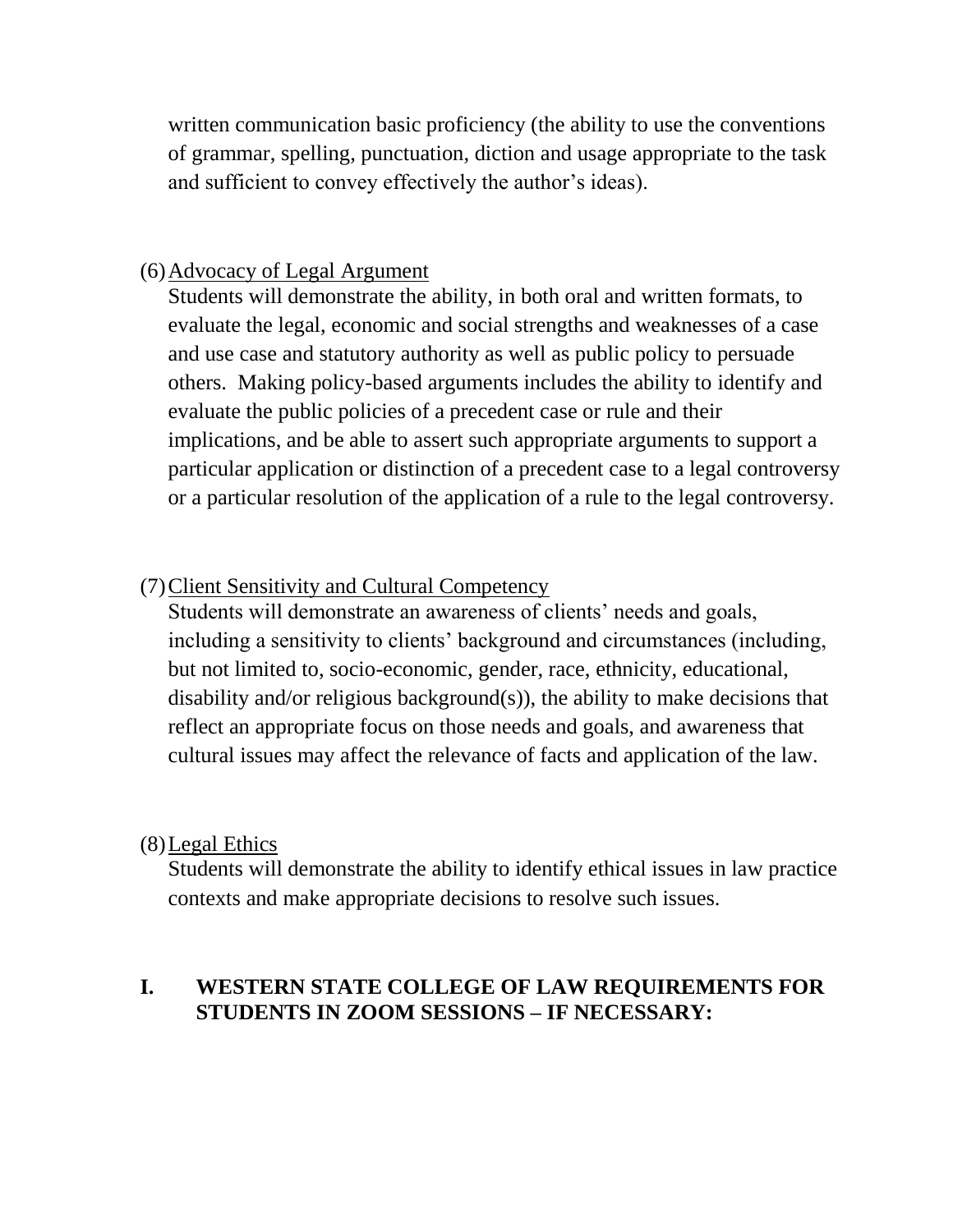- Find a dedicated quiet space to attend Zoom sessions, to minimize the chances that you will be disrupted during the session.
- Arrive to class early and dressed as you would to attend an in-person class.
- Your camera must be turned on for the duration of the class. If desired, you can use the background settings in Zoom to create an artificial background that blocks the view of your space while still allowing you to be seen on camera.
- Come prepared, as you would for an in-person class. Participation in Zoom classes is as important as it is during an in-person class session.
- Do not multitask stay focused on the class discussion do not wander in and out of the Zoom session.
- If you have to miss a Zoom session, or arrive late or leave early, notify the professor in advance, as you would for an in-person class.
- If you have connectivity issues, whether it be long-term or short-term, that impact your ability to participate (e.g., if you are limited to dial-in without video), notify your professor so other accommodations can be explored.
- Do not post screenshots or recordings of any Zoom classes on social media. Such actions would constitute a violation of the Student Honor Code. If you need access to a recording of the Zoom session, please contact your professor.

Optional additional guidelines that may be included in the syllabus:

- Sign into Zoom with the name under which you are registered for class. If you prefer to be called by a different name or nickname, please notify your professor in advance so you are mot marked absent.
- Unless your professor instructs you otherwise, mute your microphone when you are not speaking. Unmute to speak or to ask or answer questions.